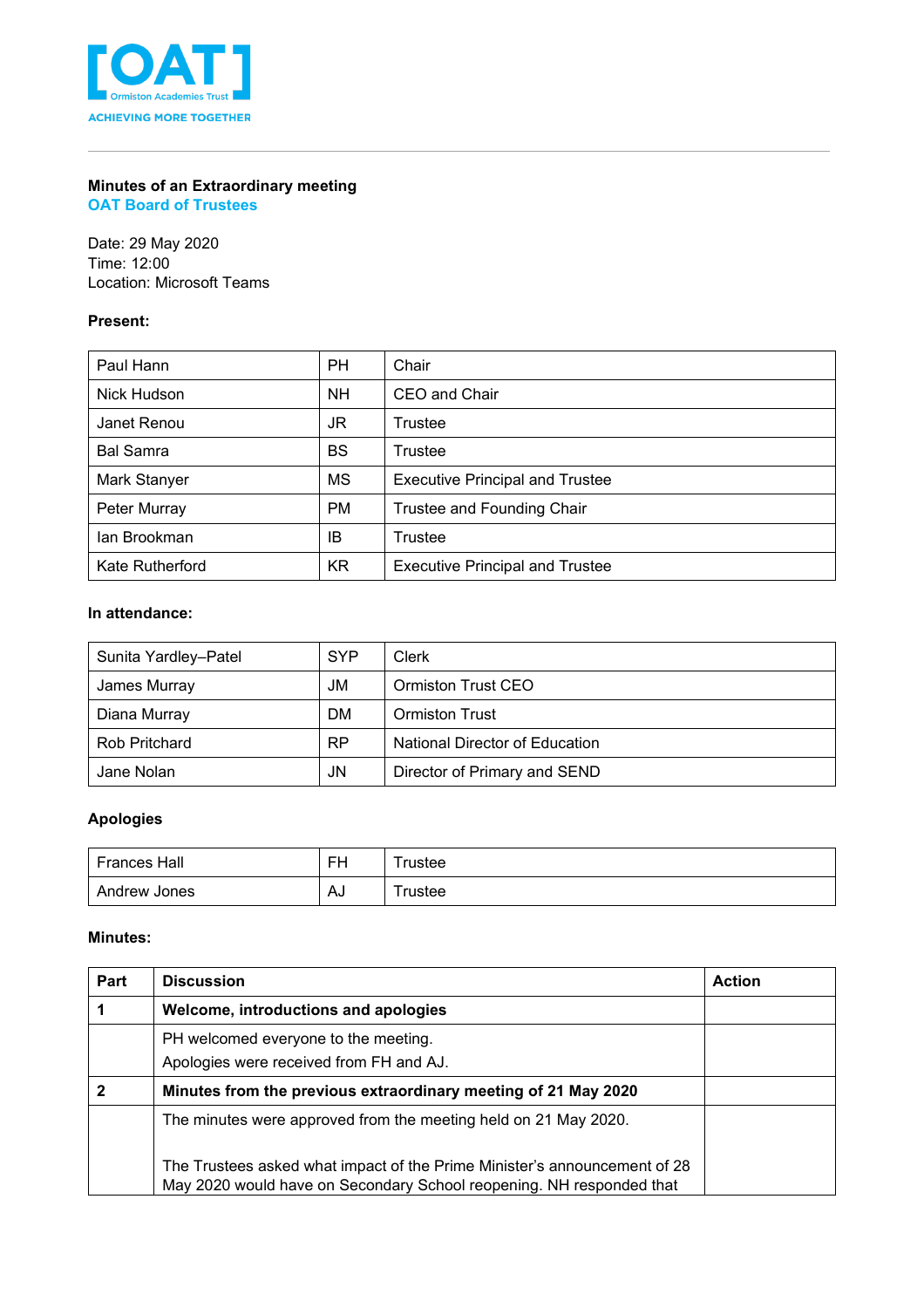|              | the only impact would be moving of the date of reopening from 1 June to 15<br>June 2020.                                                                                                                                                                                                                                                                                                                              |  |
|--------------|-----------------------------------------------------------------------------------------------------------------------------------------------------------------------------------------------------------------------------------------------------------------------------------------------------------------------------------------------------------------------------------------------------------------------|--|
| $\mathbf{3}$ | Overview of OAT's response to COVID19                                                                                                                                                                                                                                                                                                                                                                                 |  |
|              | NH outlined the new government guidance that has been released since the<br>last meeting and how these issues have been captured in completed risk<br>assessments.                                                                                                                                                                                                                                                    |  |
|              | OAT will comply fully with the new published guidance as this was deemed<br>most the most risk adverse approach. Where the guidance is advisory, OAT<br>schools will take a considered approach.                                                                                                                                                                                                                      |  |
|              | The Trustees asked whether there were any OAT primaries opening in<br>authority areas where other primaries are not opening. NH responded that<br>there are no local authorities within which OAT operates that are not opening<br>primary schools. There may be primaries on different trajectories to OAT.                                                                                                          |  |
|              | The Trustees asked if there are adequate supplies of PPE for school staff<br>and whether there are sufficient cleaning staff in place for cleaning<br>requirements. JN responded that this has been checked and all academies<br>have adequate PPE in place and all academies have confirmed that there are<br>sufficient staff and cleaning supplies.                                                                |  |
|              | JN outlined that there is variation across the schools in the number of pupils<br>expected to attend based on a survey of planned uptake. Schools have<br>adjusted plans accordingly based on a recent increase in parents confirming<br>the desire for children to return to school.                                                                                                                                 |  |
|              | The Trustees asked what approach has been taken to allocate places to<br>ensure that there are not more than 25% of the school cohort on site at any<br>one time. RP advised that students who have had the least engagement with<br>online education have been prioritised.                                                                                                                                          |  |
|              | The Trustees asked if there was a disparity in how risk assessments have<br>been conducted across the education sector. NH responded that the<br>guidance has been clear and as many education organisations have been<br>working together on this, risk assessments will be similar across the sector.                                                                                                               |  |
|              | The Trustees asked what the key concerns are regarding reopening<br>academies. NH responded that the key concern is how the risk assessments<br>will be applied in practice and the use of the track and trace app. RP added<br>that there will need to be a continuous review of the track and trace process,<br>and how this might link to self-isolation of groups and subsequent application<br>at academy level. |  |
|              | The Trustees asked whether OAT are looking at the local R rate. RP<br>responded that this presents difficulty as responses to an increase in the R<br>rate will be different based on the local circumstances.                                                                                                                                                                                                        |  |
|              | The Trustees asked whether there is a clear operational plan to deal with the<br>escalation of issues and incidents and notification of appropriate staff. NH<br>responded that this is built into the current organisational operations and<br>there is frequent communication between academies and head office staff at                                                                                            |  |